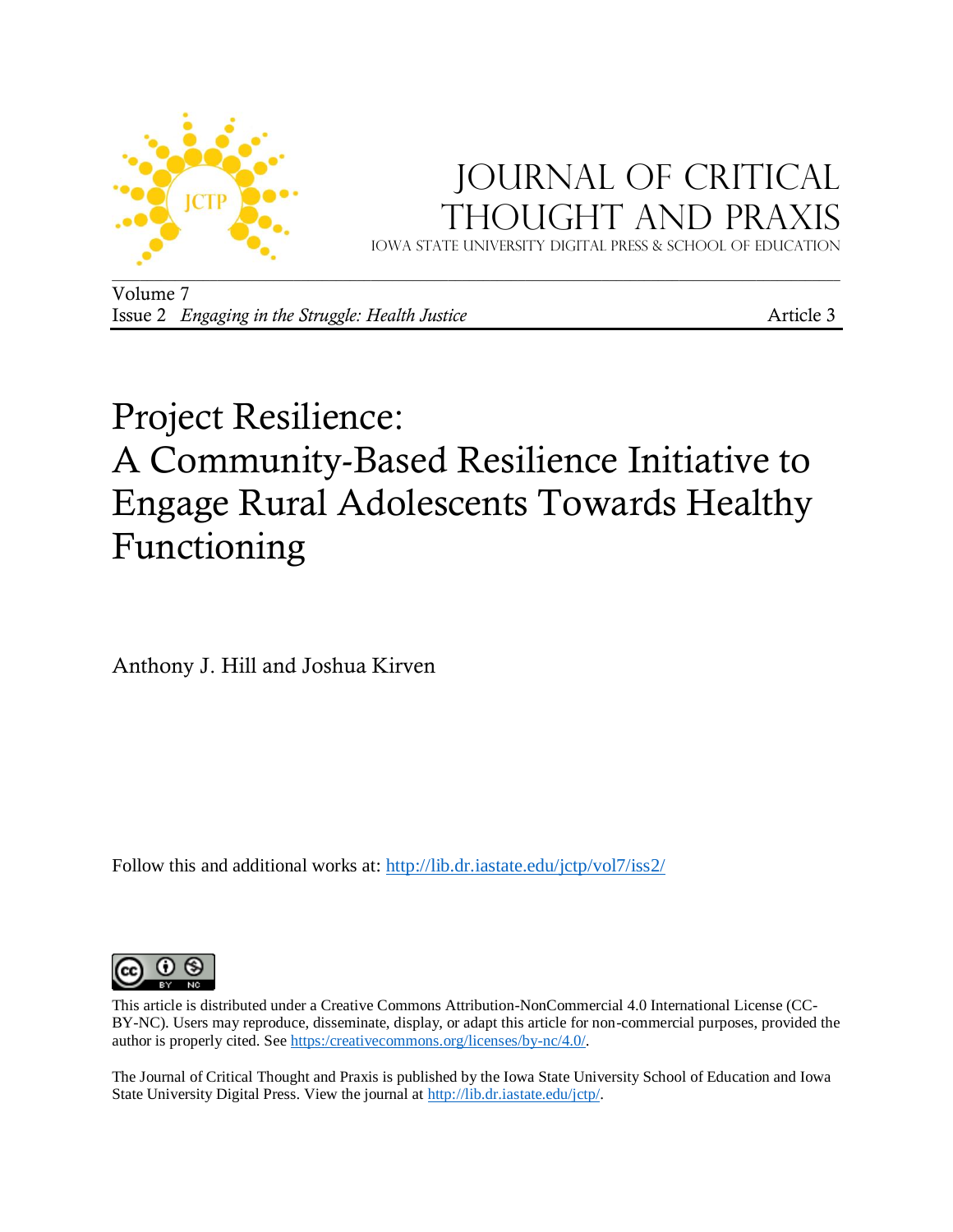## **Project Resilience: A Community-Based Resilience Initiative to Engage Rural Adolescents Towards Healthy Functioning**

Anthony J. Hill\* Joshua Kirven *Winthrop University*

*Project Resilience, a community-based resilience initiative, was developed to address public concern. In the first part of the year of 2012 in a rural Mid-Atlantic state, eight adolescents and young adults died by suicide. Concerned public officials asked the Centers for Disease Control and Prevention (CDC) to assist with the epidemiologic investigation of these deaths. Mental health problems were found to be a significant contributing factor to the fatal suicide attempts. The scope of this paper will explore the potential influence of rural stress, trauma and violence among adolescents, and the lack of access to care and mental health services as being relevant factors. Project Resilience will be introduced in exploring how this community resilience model can help prepare youth and young adults to utilize inner strengths and mobilize family, community, and cultural resources when faced with adversity. Grounded in an ecological perspective, Project Resilience is a strengths-based initiative which incorporates traditional counseling and psychotherapy techniques. Project Resilience also can minimize barriers associated with seeking mental health services in rural communities, including stigma and limited access to mental health services. Relevant implications and recommendations will be offered on how Project Resilience can be one effective intervention tool in working with this population.*

**Keywords:** Adolescents | Cognitive-Behavior | Mental Health | Resilience | Rural **Communities** 

Ahmed and Walker (2018) report there have been 17 school shootings (grades K through college level) where someone was hurt or killed in the first three months of 2018. Families, educators, and the larger community are often ill-prepared to help youth and young adults return to a level of normalcy after experiencing a traumatic event like a school shooting. There is much agreement among scholars that exposure to a traumatic event can have a significant impact on the psychological well-being of youth and young adults. Such exposure can result in a myriad of problems including drug use initiation (Sullivan, Kung, & Farrell, 2004), juvenile delinquency, anxiety, depression (Murg & Windle, 2010), and Posttraumatic Stress Disorder (Gelinas, 2001). Researchers have demonstrated a connecting witnessing school violence, such as school shootings, with suicidal ideation

 $\overline{a}$ 

<sup>\*</sup>Correspondence can be directed to Anthony J. Hill at hilla@winthrop.edu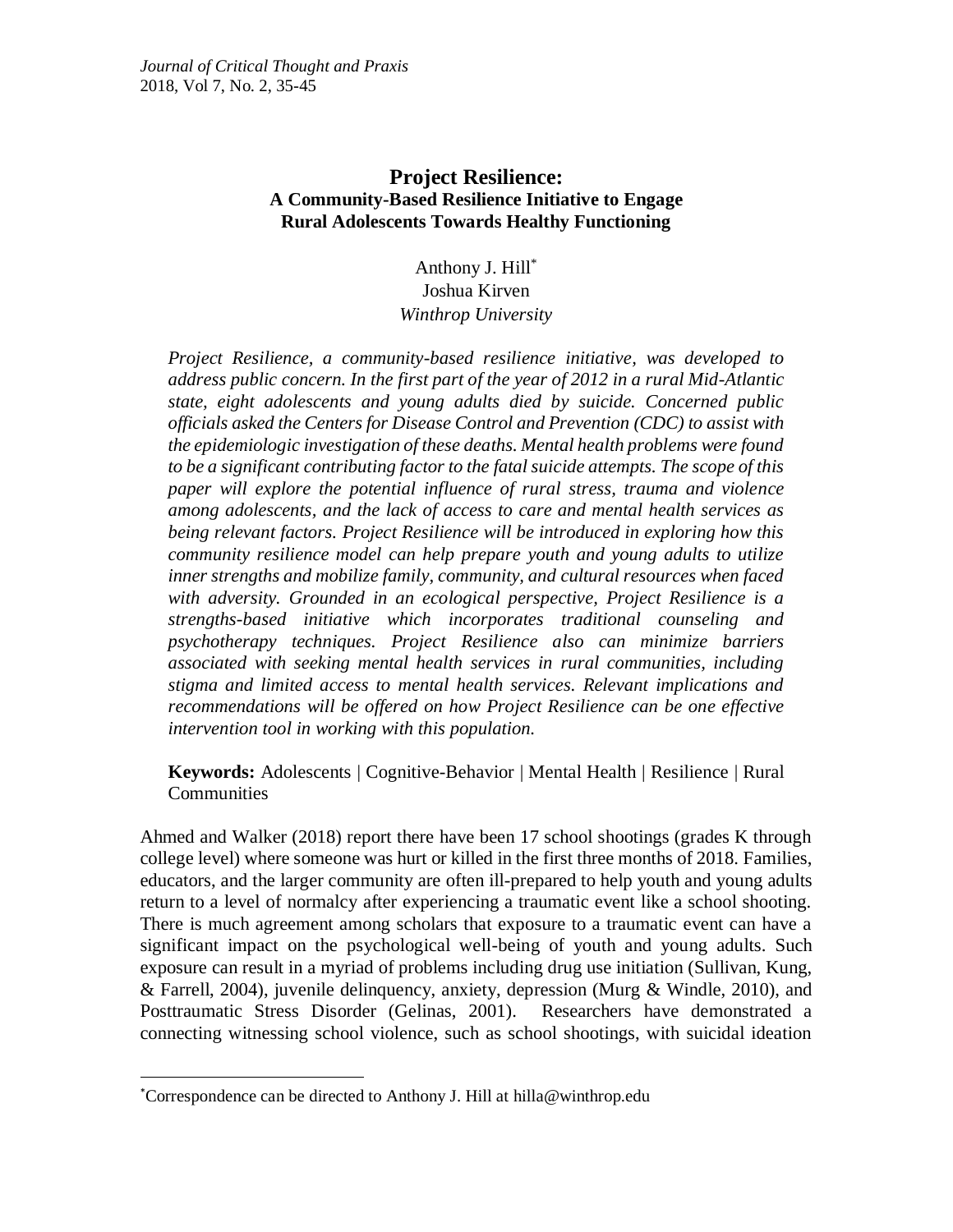(Voisin, Salazar, Crosby, DiClemente, Yarber, & Staples-Horne, 2007). The factors contributing to suicide attempts are feelings of helplessness and hopelessness (Asarnow et al., 2015) leading to isolation, and may also include alienation and being misunderstood by others (Tsirigotis, Gruszczynski, & Tsirigotis, 2011). Some of the potential reactions that may manifest after suicide attempts include anger, and aggression (Chan, 2010).

In the light of the recent school shootings, understanding how to minimize the effects of exposure to a traumatic event and helping youth and young adults make healthy responses to a traumatic event have taken on a new urgency. Many youth and young adults who are impacted by a traumatic event can regain a sense of normalcy in their daily lives. Others, however, may need mental health services to process the impact of the trauma and regain psychological well-being. Traditional counseling and psychotherapy are effective in treating the symptoms of exposure to a traumatic event. For example, Erford et al. (2015) concluded from their meta-analysis that youth with anxiety disorders who participated in counseling had positive outcomes.

Similarly, Erford et al. (2011) found positive outcomes for school-aged youth with depression who participated in counseling and psychotherapy treatment. Although the effectiveness of traditional counseling and psychotherapy is well documented, there are barriers which limit the widespread access to these services, including stigma to seeking mental health services (Bathje & Pryor, 2011; Mann & Himelein, 2008), poor access to services (Pugach & Goodman, 2015), and limited provider cultural competency (Bhui, 2016). Services for youth and young adults who experience school shootings and other traumatic events must address these barriers to have optimal impact.

In 2012, the most rural counties in the state of Delaware experienced an unprecedented number of suicides among adolescents and young adults aged  $(13 - 21)$ . At the request of state officials, the CDC conducted an epidemiologic investigation and concluded mental health problems to be a leading cause of the suicides (Fowler, Crosby, Parks, Ivey, & Silverman, 2013). The CDC epidemiologic investigation's findings confirm that mental health issues can culminate with suicide (Placidi, Oquendo, Malone, Brodsky, Ellis, & Mann, 2000; Smith, Buzi, & Weinman, 2000; Smith, Buzi, & Weinman, 2001). There is much agreement that mental health issues manifest from exposure to traumatic events such as a school shooting (Black, Woodworth, Tremblay, and Carpenter, 2012; Cerdá et al., 2013; Cheever & Hardin, 1999).

Concerned by the shocking number of suicides, a licensed clinical social worker developed Project Resilience to help youth and young adults in the communities where the suicides occurred. Project Resilience is a community-based resilience initiative designed to help build the capacity of youth and young adults to make healthy responses to traumatic or adverse events and to minimize the impact of exposure to those events. Secondarily, Project Resilience is designed to help minimize the barriers which are associated with seeking traditional mental health services (Hill, 2016). Unger (2008) notes, resilience is "both the capacity of individuals to navigate their way to the psychological, social, cultural, and physical resources that sustain their well-being, and their capacity individually and collectively to negotiate for these resources to be provided and experienced in culturally meaningful ways" (p. 225). Moreover, resilient youth are better equipped to make healthy responses to stressful or traumatic events and to regain a sense of normalcy after exposure to them.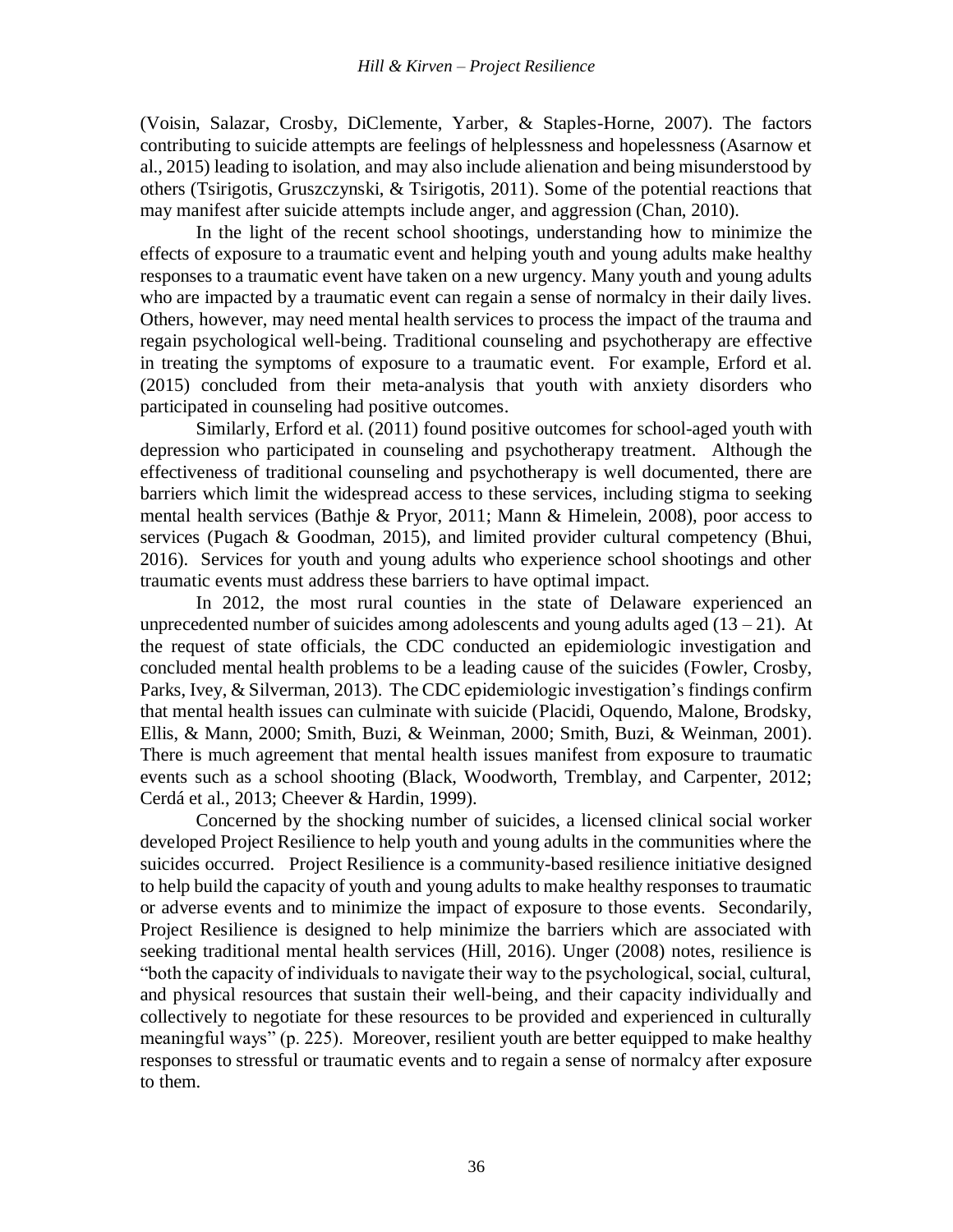In 2001, the Department of Behavioral Health for the District of Columbia received funding from the Federal Emergency Management Agency (FEMA) to develop community-based mental health services for residents of the District of Columbia who were impacted by the events of 9/11, anthrax, and community violence. An advisory panel of social workers, psychologists, other mental health professionals, clergy, and laypersons developed Project DC. The purpose of Project DC was to provide community-based resilience training for the citizens of the District of Columbia. Teams of outreach workers partnered with community-based agencies, recreation centers, schools, and faith communities to offer the training. The lead social worker on Project Resilience was a member of development team for Project DC and wanted to provide a similar program for youth and young adults who resided in the communities where the youth suicides occurred in rural Delaware in 2012. Project Resilience teams engage youth in young adults in six one-hour sessions which are structured to bolster understanding of their inner strengths, family, community, and cultural resources that can be tapped into after exposure to a traumatic event, including witnessing violence.

#### **Impact of Witnessing Violence**

Living in rural communities can pose challenges when there is a need for resources and services. Also, mental health marker patterns can be linked to social statuses like socioeconomic status (SES) and rural residency, as it relates to the social contexts of people's lives (Pearlin & Bierman 2013; Van Gundy, Mills, Tucker, Rebellon, Sharp, & Stracuzzi, 2015). Often, disadvantaged groups show poorer physical, emotional, and behavioral health and at higher risk of violence, in part, because they encounter higher levels of stress or possess fewer social or personal resources to reduce or buffer stress than do their advantaged counterparts (Turner, Brown & Hale, 2017; Van Gundy et al., 2015).

It can be devastating witnessing violence inflicted on someone with whom you are acquainted. Many times when this occurs intense emotions can surface such as anger, anxiety, depression, and helplessness leading to bewilderment, confusion, and what caused it to happen. The exposure to violence as a child creates a heightened risk of dysfunction and negative health development (Appleyard et al., 2005). Children can be introduced to violence across multiple socio-ecological contexts including in the neighborhood, school, and home (Turner, Shattuck, Finkelhor, & Hamby, 2016). When these traditional systems, which are supposed to be safe and nurturing, become violent and unstable traumatic responses and mental health issues occur (DeCamp & Ferguson, 2017). Unfortunately, it is a common occurrence that youth living in the United States are exposed annually to violence that can lead to poor mental health stability and coping (Van Gundy et al., 2015). Also, concerning neighborhood adversity conditions, poverty and limited access to careare overrepresented among families who experience physical violence (Kang, Mellins, Dolezal, Elkington, & Abrams, 2011) and poverty accounts for some of the links between violent victimization, and youth's acting out behaviors (Schreier & Chen, 2013).

Adding to complexity to this issue is if you live in a rural area with limited access to care; a common example of what is termed "place matters." Continued experiences of violence or *exposure to community violence* (ECV) in perceived safe havens further exacerbates the issue leading to a need for an available community health response. Repeated ECV heightens the risk of injury and death, and 78% of male youth of color have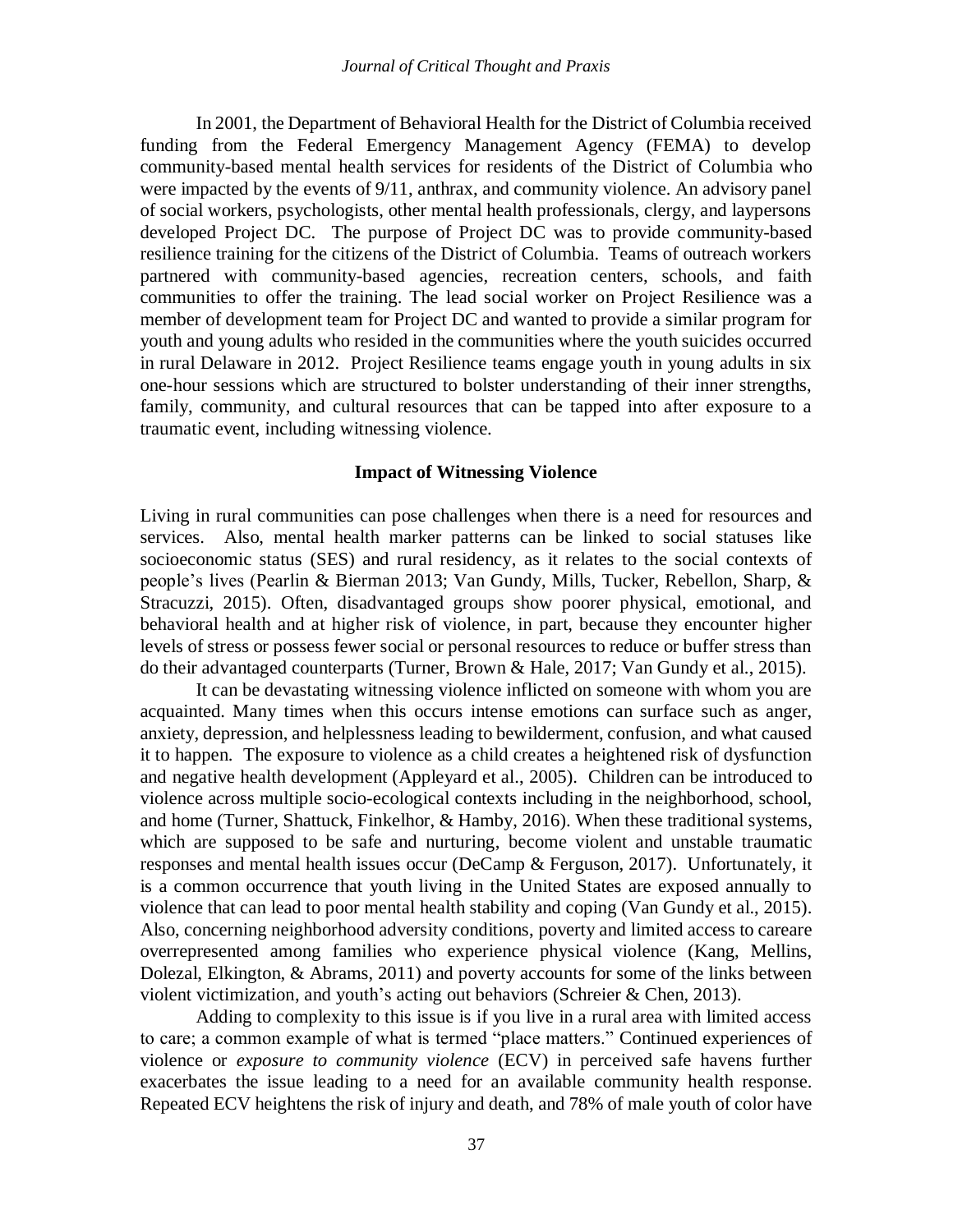been physically attacked during adolescence, often more than once (Gaylord-Harden, Cunningham, & Zelencik, 2011).

Adolescence research literature that emphasizes [primary prevention](https://www.sciencedirect.com/topics/medicine-and-dentistry/primary-prevention) is sensitive to psychosocial development and in managing violence risk for depression (Kang et al., 2011). Youth and young adult depression are often underdiagnosed and untreated until later in life (Thapar, Collishaw, Pine, & Thapar, 2012; Patel, Flisher, Hetrick, & McGorry, 2007). If a longitudinal association between adolescent depression and violence is identified, prevention efforts should further be shifted to youth and young adult treatments because there is clear evidence of the effectiveness of treatment in this developmental period (Nolen-Hoeksema, & Hilt, 2013).

#### **Barriers to Mental Health Services**

Residents of rural communities are exposed to unique stressors absent in urban environments such as geographic isolation, restricted social networks, and limited community resources. These stressors are associated with increased rates of risky adolescent behavior and, compared to urban and suburban youth; rural youth are more likely to use substances (i.e., alcohol, drugs, tobacco), bring weapons to school, have sexual intercourse, and experience suicidal ideation (Story, Kirkwood, Parker, & Weller, 2016). These risky behaviors undoubtedly add stress to family dynamics and impact parenting, especially given that in rural areas there is limited access to support in the form of mental health care providers (Edwards, 2015; (Edwards, 2015; Polaha, Williams, Heflinger, & Studts, 2015). Further, the stress of rural living is compounded when poverty levels are high, and low-income parents in rural areas are at risk of providing inadequate support to adolescents, and often use over controlling discipline techniques, such as responding to problem behaviors in an abusive or neglectful manner (Smokowski, Evans, Wing, Bower, Bacallao, & Barbee, 2018).

There is an underutilization of mental health services in rural areas that exceed that of metropolitan areas (Smokowski et al., 2018; Story et al., 2016; Hauenstein, Glick, Kane, Kulbok, Barbero, & Cox, 2014). This lack of psychological help-seeking resources has the same detrimental consequences as many urban areas but suffers further challenges due to accessibility (Halsall, Garinger, & Forneris, 2014). Barriers to psychological help-seeking in rural areas include the cost of services, lack of knowledge about mental health, and stigma associated with seeking-help (Kang et al., 2011; Polaha et al., 2015). There is a lack of mental health providers in rural areas which affects psychological help-seeking in rural areas to the point of becoming a mental health crisis, especially for adolescents (DeCamp & Ferguson, 2017; Turner et al., 2016).

Assessing the interplay of mental illness stigma and mental health literacy with psychological help-seeking is thus a critical need in research and practice (Schreier  $\&$ Chen, 2013). To impact rural attitudes, the relationship between mental illness stigma, mental health literacy and psychological help-seeking attitudes and intentions must be assessed for a rural population (Smokowski et al., 2015). An understanding of the dynamics between mental illness stigma, mental health literacy and attitudes will shed light on factors that can be the subject of community interventions. Mental health literacy may have the potential to lower mental illness stigma which could then increase help-seeking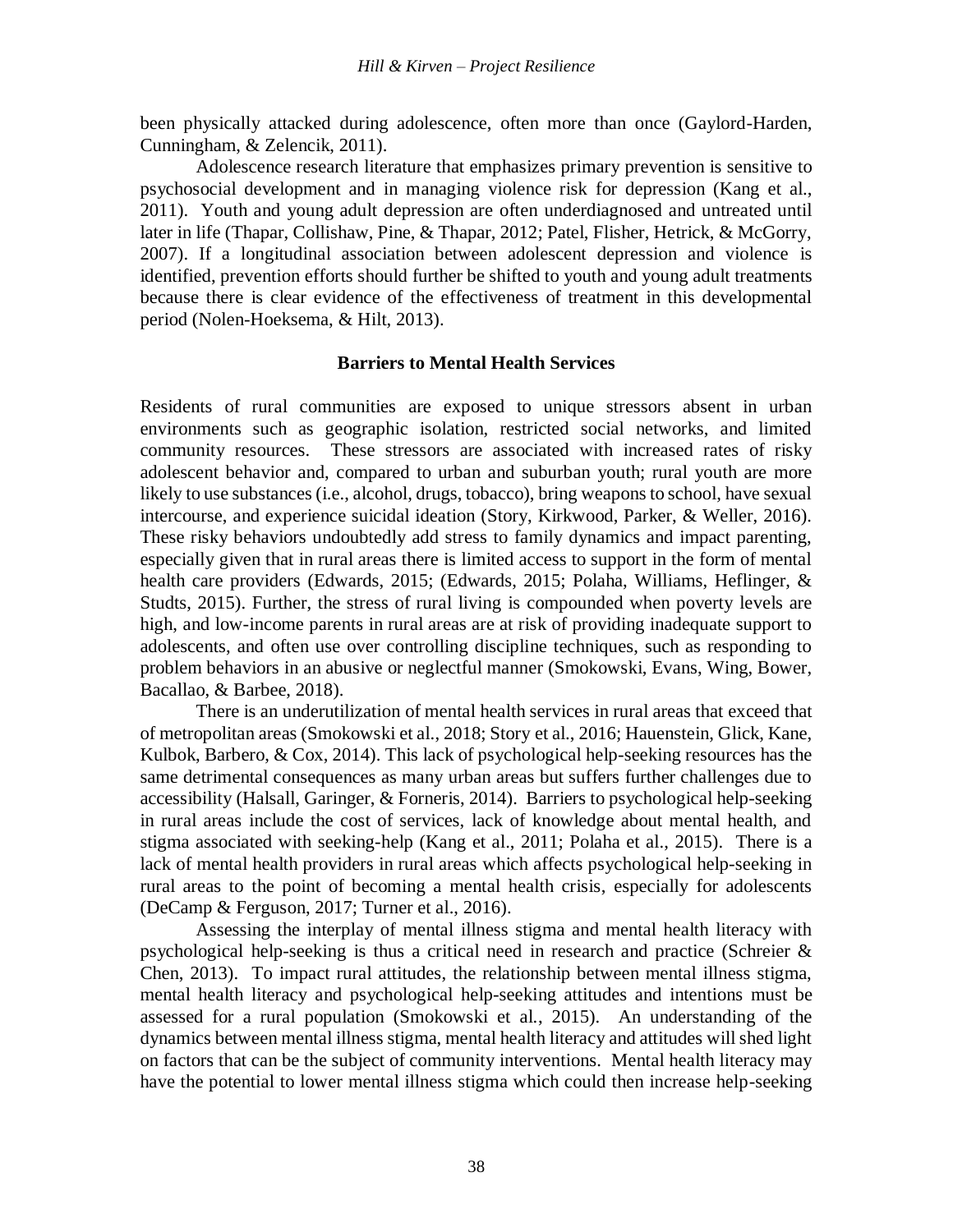behavior. It is also possible that an increase in mental health literacy will change attitudes and intentions to seek psychological help, without affecting stigma.

## **Project Resilience**

The Delaware Community Trust funded the development and implementation of Project Resilience. Project Resilience endeavors to help youth (aged 7-21) utilize their inner strengths and mobilize family, community, and cultural resources to make healthy responses to adversity (Hill, 2016). Additionally, Project Resilience minimizes some of the barriers associated with seeking traditional mental health services. As a communitybased initiative, Project Resilience is based on an ecological perspective. Resilience stands on an ecological-systems conceptual base which explains how persons adapt to stress and maintain their daily functioning (Greene, 2014). Demonstrating inner-strengths for validation can further enhance worldview, outlook, motivation, and a sense of purpose (Kirven, 2014). Additionally, Project Resilience incorporates techniques used in traditional counseling and psychotherapy and utilizes a strengths-based approach (Hill, 2016).

Project Resilience employs a train-the-trainer model. Individuals who work or volunteer with youth-serving organizations in local communities, including recreation centers, Boys and Girls Clubs, and youth ministries, are invited to participate in the trainthe-trainer sessions. Community members attend day-long training to learn to deliver the program in their communities. They also learn how to refer participants who may benefit from services which are outside the scope of the program. It is a didactic and experiential program built on four principles: Community, Creativity, Self-Righting, and Vision (Hill, 2016). The principle of *Community* highlights the importance of social networks that provide comfort and support when faced with trauma or adversity. The principle of *Creativity* encourages healthy problem-solving in responding to exposure to trauma or adversity. The principle of *Self-Righting* underscores how individuals use their personal strengths to bounce back from exposure to trauma or adversity. The principle of *Vision*  guides a sense of purpose (Hill, 2016). The full Project Resilience program consists of six one-hour sessions with homework activities. The six-session program highlights each principle. There is also an introductory session, which introduces the concept of resilience. The closing session, which gives the participants an opportunity to discuss how they can make healthy responses to traumatic events by incorporating the principles of Project Resilience.

Project Resilience facilitators receive a training manual which outlines in-session and homework activities designed to bolster understanding of the program's principles. For example, the learning objective for the *Community* session is to understand the role of community in fostering resilience. The goal of the session is to help participants understand that resilience is a process which happens in a social context called community. Community is described as a social network comprised of family, friends, neighbors, civic organizations, schools, centers of faith, and more. An in-session activity might be to ask participants to identify a *superhero* from their community and explain what makes that person a *superhero*. An example of a homework activity is to ask participants to make a collage that represents the *good* in their community. These activities help participants learn that community is a broad base of strength to lean on when challenges arise.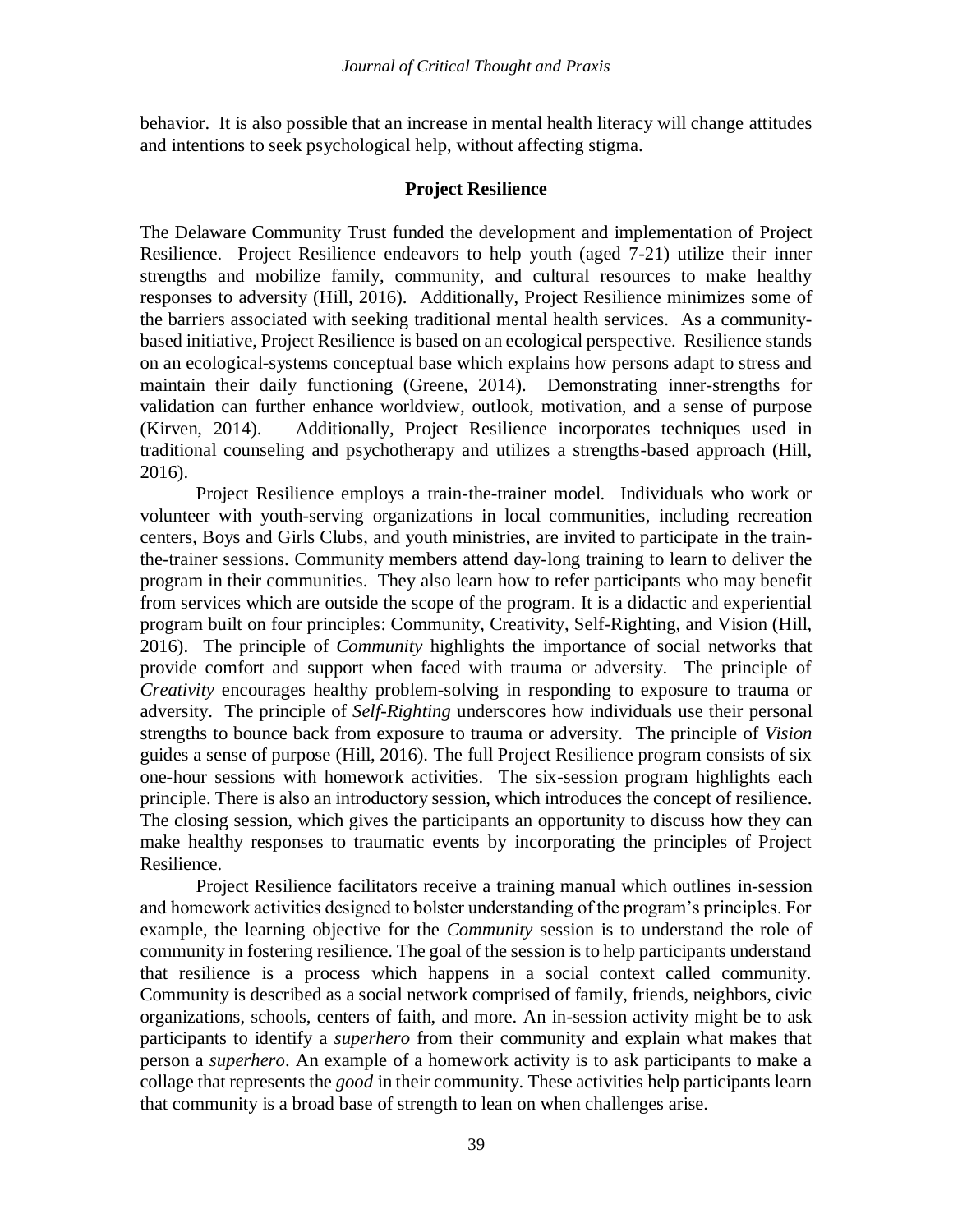The learning objectives for the *Self-Righting* session include identifying individual strengths, understanding how to apply personal strengths to overcome challenges, and understanding how to regain a sense of balance after personal or community trauma. An example of an in-session activity is to ask participants to identify and list their personal strengths. A homework activity might include asking participants to use photographs, small objects, or clippings from magazines or newspapers that reflect their strengths. The facilitators ask the participants to bring those items to the next session and explain the significance of the items and how they relate to their personal strengths. Participants learn they can adjust, recover, and move on from adversity when they discover how to use their personal strengths to gain meaning from painful experiences, to adapt productively, and, ultimately, grow from the experience.

Understanding the power of creative problem-solving to identify new solutions to challenges is the learning objective for the Creativity of session.. The in-session activity might include facilitators dividing participants into teams and then tell a story about a traumatic event and how people who were affected reacted to the event. Then the facilitator challenges the teams to think about alternative ways of responding to the event. Teams must show how their alternative responses exemplify resilience. Ask participants to question a family or community member about how to positively react to a flat tire or some other stress event is an example of a homework activity for the *Creativity* session. Participants learn that creative problem-solving can be useful when responding to challenges and enhance their ability to bounce back and move forward after experiencing a stressful and traumatic event.

For the *Vision* session, the learning objective is connecting the present to a hopeful future grounded in the lessons of the past. An example of an in-session activity is to ask the group to report out what their goals are and how they plan to achieve them. An associated homework activity could be to ask participants to represent their future goals creatively. The creativity could include drawing a picture, writing a poem or crafting a rap. During this session, facilitators help participants learn that having a vision helps individuals to learn and grow from challenges, even to find meaning in traumatic events.

The final session is called *Celebration.* The goal of this session is to celebrate participants' accomplishments. Participants draw a personal resilience shield which symbolizes each of the program's elements: *Community*, *Self-Righting*, *Creativity*, and *Vision.* The session ends with participants sharing their completed personal resilience shields. Collectively, the program's principles equip participants to recognize individual strengths and relational, communal and cultural resources which can be tapped into during times of violence, trauma or adversity, including witnessing violence.

#### **Discussion**

The recent school shootings have elucidated the need for services for those who may not regain a level of functional psychological well-being after exposure to violence, trauma or adversity. For maximum impact, these services must be available and accessible to all segments of the community and reduce the barriers which often impede seeking traditional mental health services. Services for youth and young adults who experience trauma are extremely lacking, particularly in rural communities. Community-based initiatives can be an effective and valuable tool to help youth and young adults from rural communities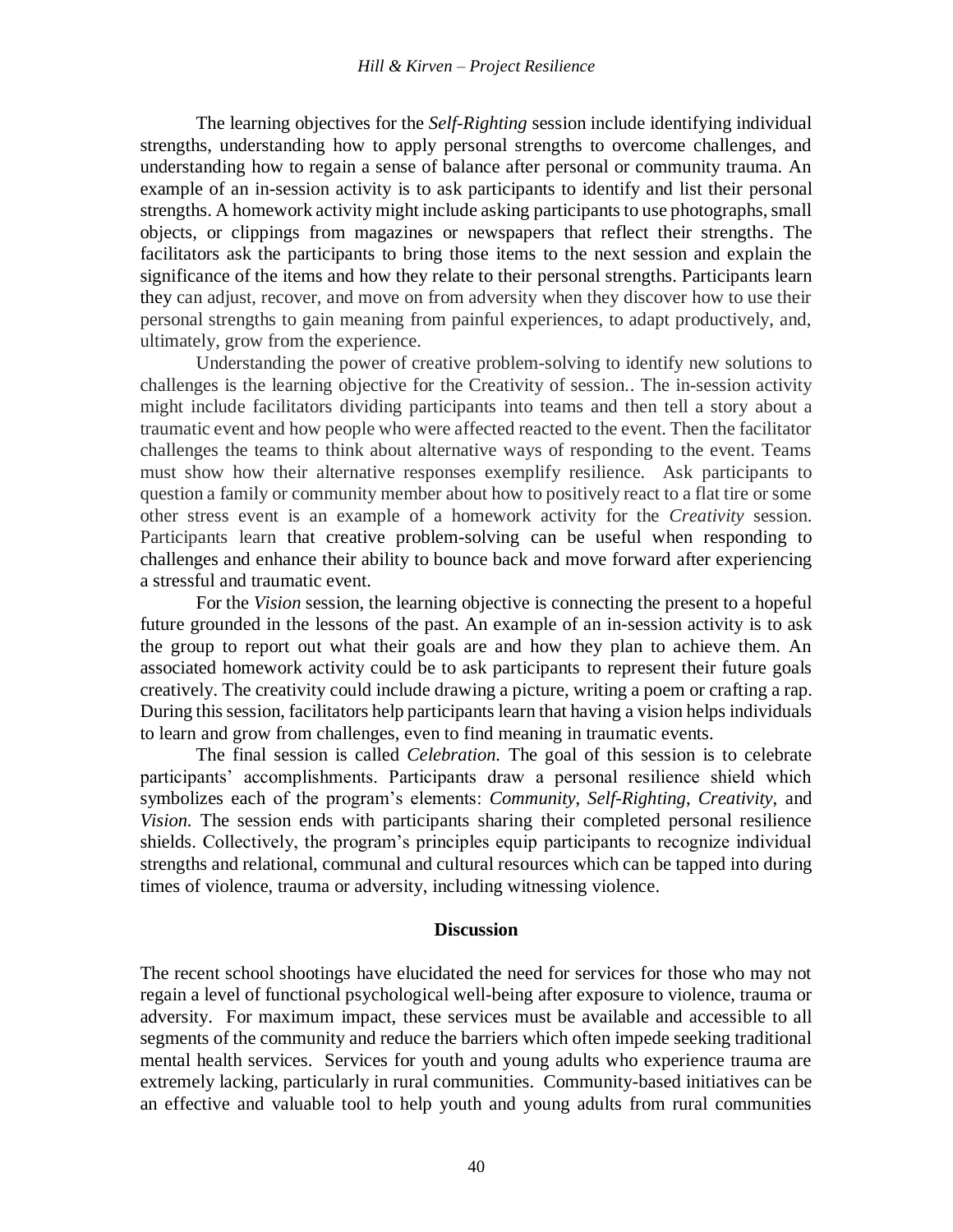regain pre-traumatic event functioning. Making these resources relevant and accessible is just as important as their effectiveness in these types of communities. Community-based resilience programming helps to lessen the impact of exposure to trauma and adversity and empowers individuals to respond in healthy and productive ways (Burns, Fayra, Strong, Ruiz, Arellano, Ilcicin, Dong, Schulle. Gil, Franklin, Agelson, Cruz, Crespi, & Vaccaro, 2015; McArt, Shulman, and Gajary, 1999). As a community-based initiative, Project Resilience directly addresses barriers associated with seeking traditional mental health services. For example, community members are trained to deliver the program in community centers, places of worship, and schools. This strategy opens up access to segments of the population who may not normally seek traditional mental health services.

Additionally, the stigma that is associated with seeking traditional mental health services is not problematic. Project Resilience is not promoted as a mental health service, but rather a community-based resilience initiative. A residual benefit of Project Resilience for future implications is community-based agencies can easily incorporate the Project Resilience content model into their existing programming at no extra cost.

There is anecdotal support for the efficacy of Project Resilience. Youth and young adults who have completed the program can describe positive coping strategies that they can use when faced with a traumatic event, including witnessing violence. Participants identify the importance of Participants identify the importance of social capital; how to tap into the networks of relationships among people who live in their community. One participant stated, "it is okay to reach out to Minister Williams when I'm scared." Another participant stated, "I know the people in my neighborhood who got my back." Participants also identify their religion or spirituality as a strength that can tap into during stressful times. The power of prayer was a common theme, especially among the older participants. Participants also talked about the importance of creative problem-solving. participated commented "it is okay to walk away from a fight. I used to fight because I don't want to look like a punk." Participants discussed how their goals motivated them. For example, an older participant spoke about "not wanting to be another statistic." He stated, "I like fish. I want to be a marine biologist."

Not all participants attended every section; often participants were younger than the target age for the program; a few community partners did not allow the Project Resilience team to collect demographic or data on participants; and, at times, the sessions ended early because of competing programming at the host site. All of these circumstances created barriers to collecting quantitative data to substantiate the efficacy of the program. Further research is needed to validate the effectiveness of Project Resilience empirically. However, the qualitative data shed light on the efficacy of the program and show promise.

#### **Conclusion**

Witnessing a traumatic event, including a school shooting, can have a devastating impact on the psychological well-being of youth and young adults. Some youth can bounce back and return to their normal lives after experiencing trauma. Others may require mental health services to aid in their recovery. There are often barriers to providing youth with mental health services, including limited access to service providers. Rural youth who experience trauma are especially impacted. Community-based resilience initiatives can be effective in helping youth and young adults who experience trauma return to pre-trauma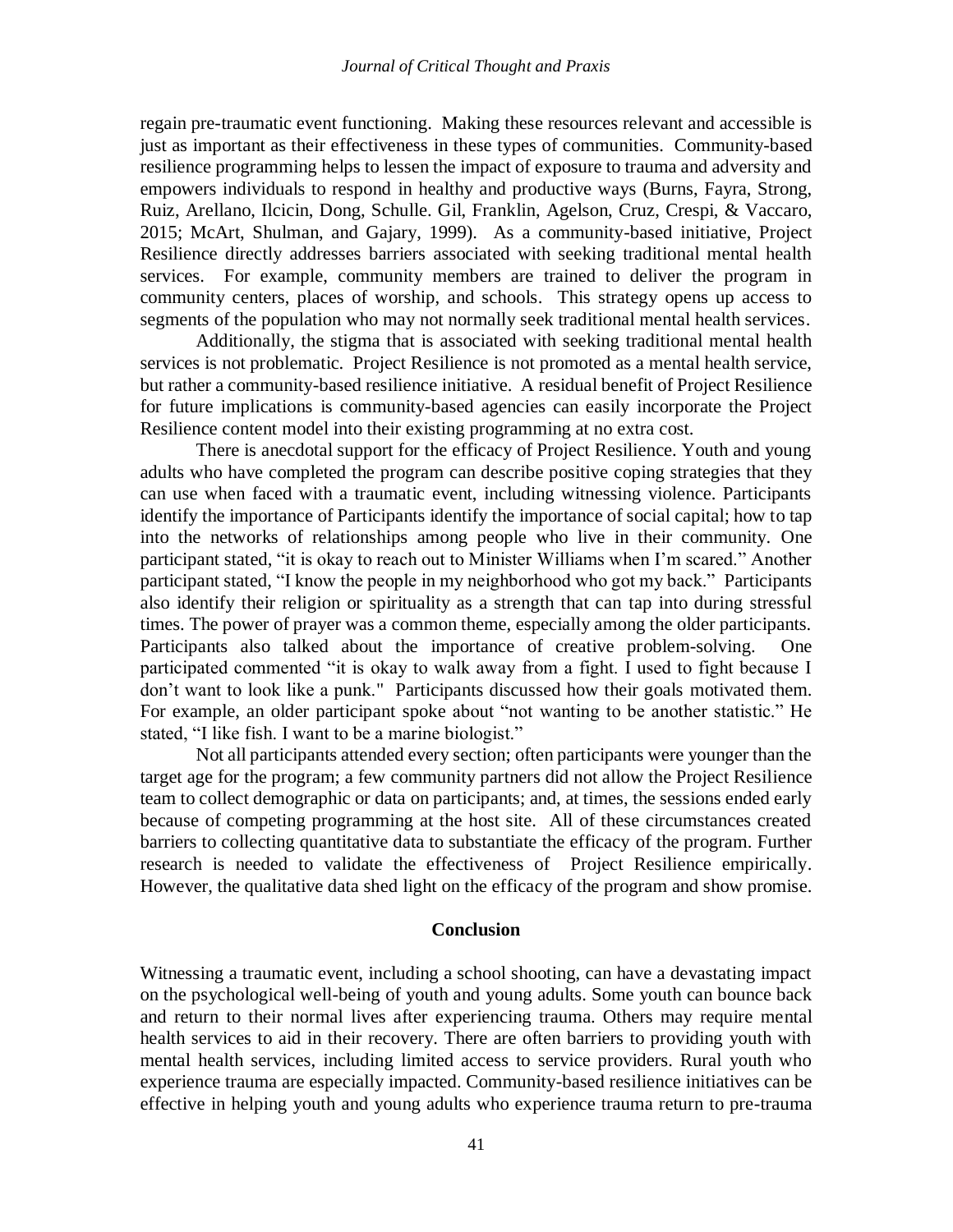functioning. Project Resilience was developed to address the mental health needs of youth and young adults who were impacted by an alarming number of teen suicides in their community. Project Resilience assists youth and young adults with developing healthy coping strategies when faced with a traumatic event and serves as a buffer in addressing barriers associated with receiving traditional mental health services (Hill, 2016). The youth and young adults who participated in Project Resilience demonstrated an understanding of how to make healthy responses to trauma – a positive program outcome. However, to establish the efficacy of the program, the authors will utilize rigorous scientific methods as they move forward.

### **Acknowledgements**

The authors would like to thank the Delaware Community Trust for supporting the development of Project Resilience, the community agencies who partnered with researchers on this endeavor, and the youth and young adults who participated in the program.

## **Author Notes**

**Anthony J. Hill**, Ph.D., LISW-CP, CFSW, CCTP, ACSW is the Chair, Graduate Program Director, and Associate Professor in the Department of Social Work at Winthrop University. Dr. Hill is the principal investigator for Project Resilience.

**Joshua Kirven**, Ph.D., MSW is an Associate Professor in the Department of Social Work at Winthrop University.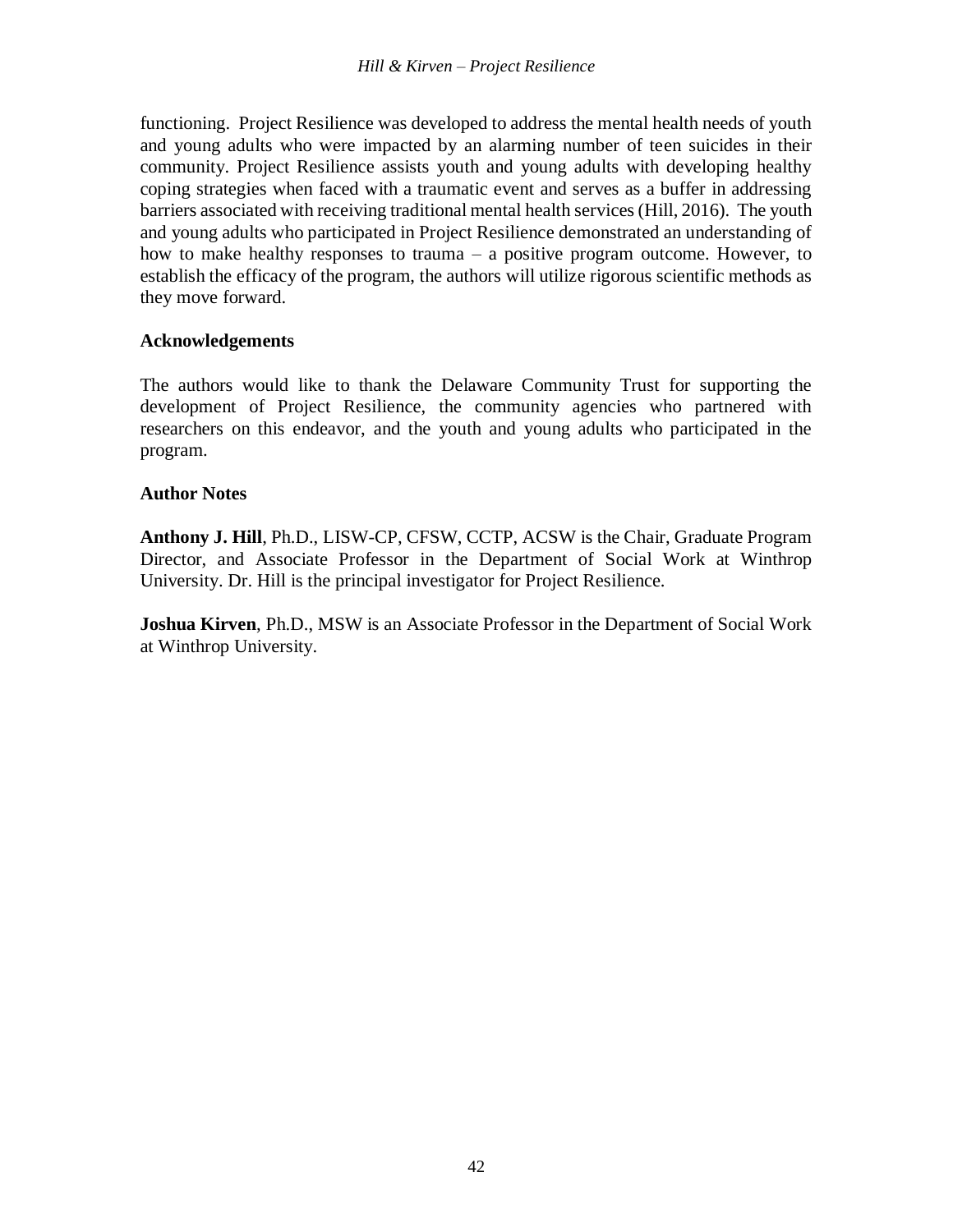#### **References**

- Ahmed, S. & Walker, C. (2018) *School shooting so far in 2018.* Retrieved from: <https://www.cnn.com/2018/03/02/us/school-shootings-2018-list-trnd/index.html>
- Appleyard, K., Egeland, B., Dulmen, M. H., & Alan Sroufe, L. (2005). When more is not better: The role of cumulative risk in child behavior outcomes. *Journal of Child Psychology and Psychiatry*, *46*(3), 235-245.
- Asarnow, J. R., Berk, M., Hughes, J. L., & Anderson, N. L. (2015). The SAFETY program: A treatmentdevelopment trial of a cognitive-behavioral family treatment for adolescent suicide attempters. *Journal of Clinical Child & Adolescent Psychology*, *44*(1), 194-203.
- Bathje, G. J., & Pryor, J. B. (2011). The Relationships of Public and Self-Stigma to Seeking Mental Health Services. *Journal of Mental Health Counseling*, *33*(2), 161-176.
- Bhui, K. (2016). Discrimination, poor mental health, and mental illness. *International Review of Psychiatry*, *28*(4), 411-414. doi:10.1080/09540261.2016.1210578
- Black, P. J., Woodworth, M., Tremblay, M., & Carpenter, T. (2012). A review of trauma-informed treatment for adolescents. *Canadian Psychology, 53*(3), 192-203.
- Burns, B. M., Fayra, E., Strong, K., Ruiz, A., Arellano, B., Ilcicin, M., Dong, S., Schulle, M. Gil,
- R., Franklin, C., Agelson, D, Cruz, V., Crespi, S., & Vaccaro, J. (2015). The resilient families program: Promoting children's resilience through parenting. *Wheelock Journal of Children, Families, and Social Change, 1*(1), 1-10.
- Cerdá, M., Bordelois, P. M., Galea, S., Norris, F., Tracy, M., & Koenen, K. C. (2013). The course of posttraumatic stress symptoms and functional impairment following a disaster: What is the lasting influence of acute versus ongoing traumatic events and stressors? *Social Psychiatry and Psychiatric Epidemiology, 48*(3), 385-95. doi[:http://dx.doi.org.ezproxy.desu.edu:2048/10.1007/s00127-012-](http://dx.doi.org.ezproxy.desu.edu:2048/10.1007/s00127-012-0560-3) [0560-3](http://dx.doi.org.ezproxy.desu.edu:2048/10.1007/s00127-012-0560-3)
- Chan, M. (2010). Mental health and development: targeting people with mental health conditions as a vulnerable group. *World Health Organization*.
- Cheever, K. H., & Hardin, S. B. (1999). Effects of traumatic events, social support, and self-efficacy on adolescents' self-health assessments. *Western Journal of Nursing Research, 21*(5), 673-84.
- DeCamp, W., & Ferguson, C. J. (2017). The impact of degree of exposure to violent video games, family background, and other factors on youth violence. *Journal of Youth and Adolescence*, *46*(2), 388- 400.
- Edwards, K. M. (2015). Intimate partner violence and the rural–urban–suburban divide: Myth or reality? A critical review of the literature. *Trauma, Violence, & Abuse*, *16*(3), 359-373.
- Erford, B. T., Erford, B. M., Lattanzi, G., Weller, J., Schein, H., Wolf, E., & ... Peacock, E. (2011). Counseling Outcomes from 1990 to 2008 for School-Age Youth with Depression: A Meta-Analysis. *Journal of Counseling & Development*, *89*(4), 439-457.
- Erford, B. T., Kress, V. E., Giguere, M., Cieri, D., & Erford, B. M. (2015). Meta-analysis: Counseling Outcomes for Youth with Anxiety Disorders. *Journal of Mental Health Counseling*, *37*(1), 63-94.
- Fowler, K. A., Crosby, A. E., Parks, S. E., Ivey, A. Z., & Silverman, P. R. (2013). Epidemiological investigation of a youth suicide cluster: Delaware 2012. *Delaware Medical Journal, 85*(1), 15-19.
- Gaylord-Harden, N. K., Cunningham, J. A., & Zelencik, B. (2011). Effects of exposure to community violence on internalizing symptoms: Does desensitization to violence occur in African American youth? *Journal of Abnormal Child Psychology*, *39*(5), 711-719.
- Gelinas, D. J. (2001). The effects on children and adolescents of witnessing violence. *Smith College Studies in Social Work, 71*(2), 209-224.
- Greene, R. R. (2014). Resilience as effective functional capacity: An ecological-stress model. *Journal of Human Behavior in the Social Environment, 24*(8), 937-950. doi:10.1080/10911359.2014.921589
- Halsall, T., Garinger, C., & Forneris, T. (2014). Mind your mind: An Overview and Evaluation of a Web-Facilitated Mental Health Program that Applies Empowerment Strategies for Youth. *Journal of Consumer Health on the Internet*, *18*(4), 337-356.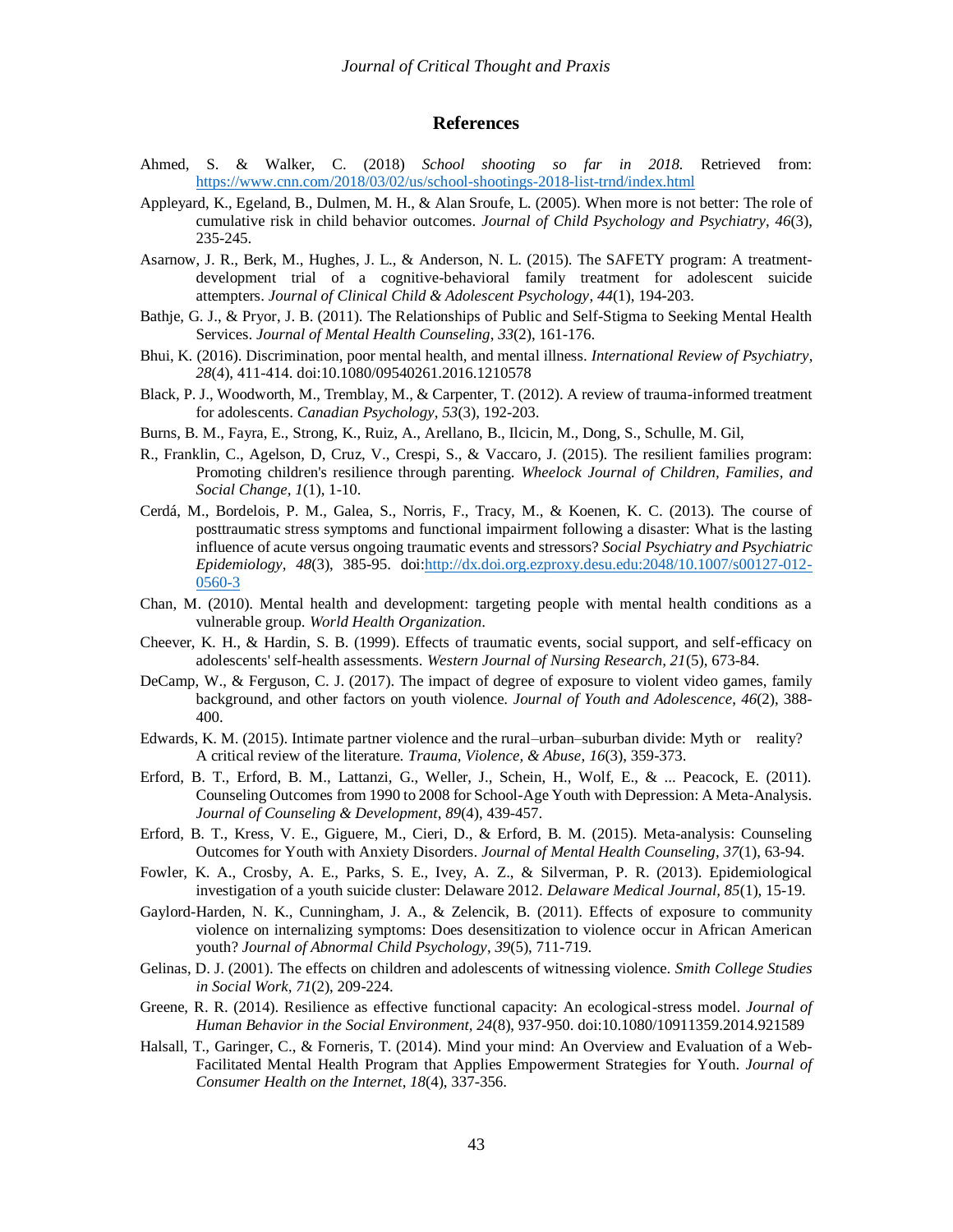- Hauenstein, E. J., Glick, D. F., Kane, C., Kulbok, P., Barbero, E., & Cox, K. (2014). A model to develop nurse leaders for rural practice. *Journal of Professional Nursing*, *30*(6), 463-473.
- Hill, A.J. (2016). Project resilience: preparing youth to respond to adversity. *International Journal of Humanities and Social Science Invention, 5(12),* 37-43*.*
- Kang, E., Mellins, C. A., Dolezal, C., Elkington, K. S., & Abrams, E. J. (2011). Disadvantaged neighborhood influences on depression and anxiety in youth with perinatally acquired human immunodeficiency virus: How life stressors matter. *Journal of Community Psychology, 39*, 956–971. doi: 10.1002/jcop.20483
- Kirven, J. (2014). Strategies for practice in helping fathers step up to the plate and stay engaged. *Journal of Family Strengths*, *14*(1), 17.
- McArt, E. W., Shulman, D. A., & Gajary, E. (1999). Developing an educational workshop on teen depression and suicide: A proactive community intervention. *Child Welfare, 78*(6), 793-806.
- Mann, C., & Himelein, M. (2008). Putting the person back into psychopathology: an intervention to reduce mental illness stigma in the classroom. *Social Psychiatry & Psychiatric Epidemiology*, *43*(7), 545- 551. doi:10.1007/s00127-008-0324-2
- Murg, S., & Windle, M. (2010). Prospective effects of violence exposure across multiple contexts on early adolescents' internalizing and externalizing problems. *Journal of Child Psychology & Psychiatry*, *51*(8), 953-961. doi:10.1111/j.1469-7610.2010.02222.x
- Nolen-Hoeksema, S., & Hilt, L. M. (Eds.). (2013). Handbook of Depression in Adolescents. New
- York, NY: Routledge.Patel, V., Flisher, A. J., Hetrick, S., & McGorry, P. (2007). Mental health of young people: a global public-health challenge. *The Lancet*, *369*(9569), 1302-1313.
- Pearlin, L. I., & Bierman, A. (2012). Current issues and future directions in research into the stress process. In Handbook of the Sociology of Mental Health (pp. 325-340). New York, NY: Springer. Placidi, G. P. A., Oquendo, M. A., Malone, K. M., Brodsky, B., Ellis, S.P., & Mann, J.J. (2000). Anxiety in major depression: Relationship to suicide attempts. *The American Journal of Psychiatry, 157*(10), 1614-8. Retrieved from http://search.proquest.com/docview/220497453?accountid=10458
- Polaha, J., Williams, S. L., Heflinger, C. A., & Studts, C. R. (2015). The perceived stigma of mental health services among rural parents of children with psychosocial concerns. *Journal of Pediatric Psychology*, *40*(10), 1095-1104.
- Pugach, M. R., & Goodman, L. A. (2015). Low-income women's experiences in outpatient psychotherapy: A qualitative descriptive analysis. *Counselling Psychology Quarterly*, *28*(4), 403-426. doi:10.1080/09515070.2015.1053434
- Schreier, H. M. C., & Chen, E. (2013). Socioeconomic status and the health of youth: A multilevel, multidomain approach to conceptualizing pathways. *Psychological Bulletin, 139,* 606–665. Retrieved from http://dx.doi.org/10.1037/a0029416
- Smith, P. B., Buzi, R. S., & Weinman, M. L. (2001). Mental health problems and symptoms among male adolescents attending a teen health clinic. *Adolescence, 36*(142), 323-32.
- Smokowski, P. R., Evans, C. B., Wing, H., Bower, M., Bacallao, M., & Barbee, J. (2018). Implementing School Based Youth Courts in a Rural Context: The Impact on Students' Perceptions of School Climate, Individual Functioning, and Interpersonal Relationships. *Child and Adolescent Social Work Journal*, *35*(2), 127-138.
- Smokowski, P. R., Bacallao, M. L., Cotter, K. L., & Evans, C. B. (2015). The effects of positive and negative parenting practices on adolescent mental health outcomes in a multicultural sample of rural youth. *Child Psychiatry & Human Development*, *46*(3), 333-345.
- Story, C. R., Kirkwood, A. D., Parker, S., & Weller, B. E. (2016). Evaluation of the Better Todays/Better Tomorrows youth suicide prevention program: increasing mental health literacy in rural communities. *Best Practices in Mental Health*, *12*(1), 14-25.
- Sullivan, T. N., Kung, E. M., & Farrell, A. D. (2004). Relation between Witnessing Violence and Drug Use Initiation among Rural Adolescents: Parental Monitoring and Family Support as Protective Factors. *Journal of Clinical Child & Adolescent Psychology*, *33*(3), 488-498.
- Thapar, A., Collishaw, S., Pine, D. S., & Thapar, A. K. (2012). Depression in adolescence. *The Lancet*, *379*(9820), 1056-1067.